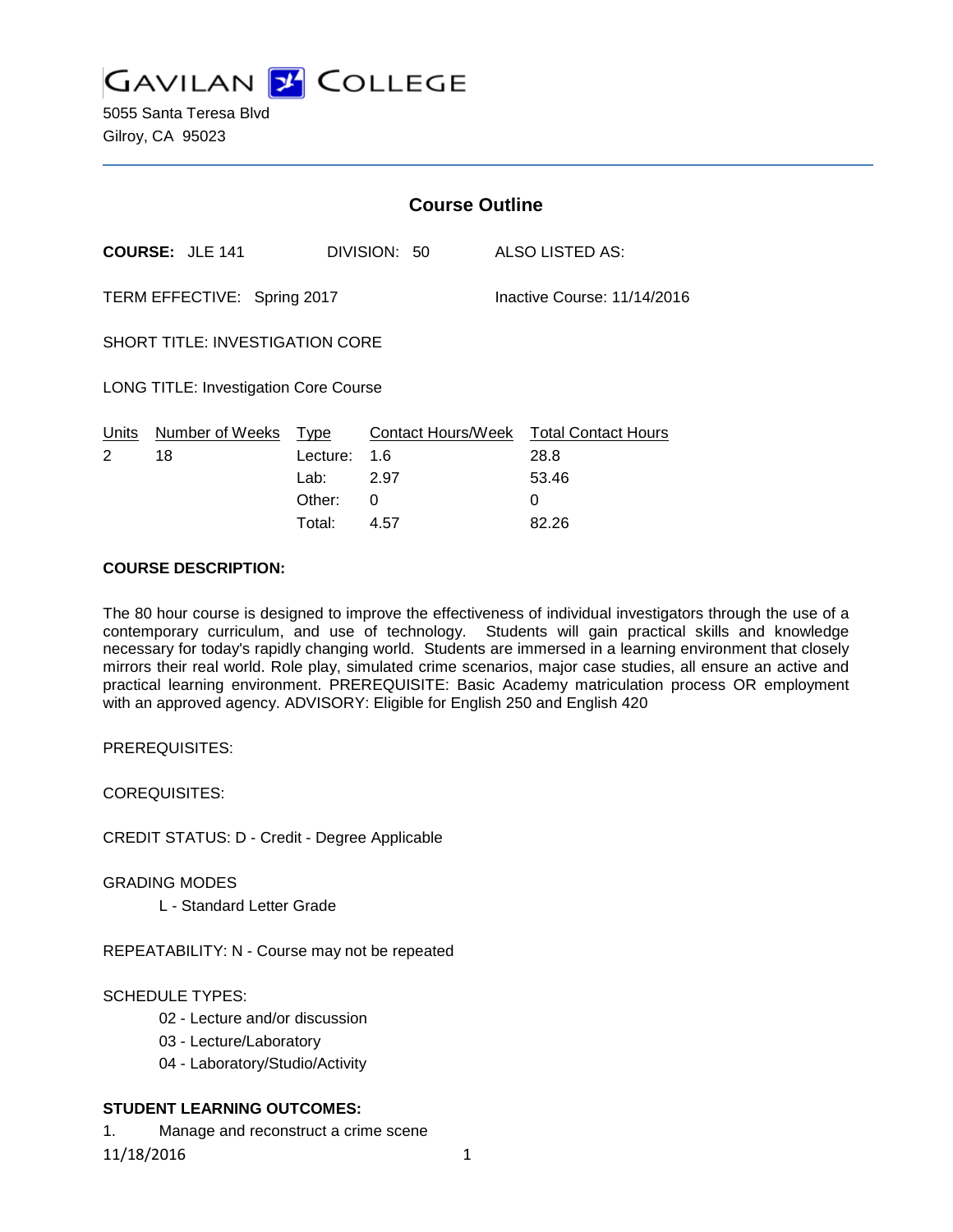Measure: role play, demonstrate ILO: 2,3

2. Organize and employ the skills involved in case management

Measure: demonstrate

ILO: 2,3

3. Demonstrate the ability to work with victims and witnesses through the effective application of interviewing and interrogation techniques

Measure: demonstrate

ILO: 1,2,3

4. Identify and access useful sources of information Measure: exam, role play ILO: 2,3

5. Validate their work through documentation and case presentation Measure: written exam, role play ILO: 2,3

CONTENT, STUDENT PERFORMANCE OBJECTIVES, OUT-OF-CLASS ASSIGNMENTS Inactive Course: 11/14/2016

# 8 Hours

### CONTENT:

I. Introduction to Institution of Criminal Investigation (ICI) and Introductory Exercises

- A. ICI History
	- 1. ICI Program Development
	- 2. 1987 Job Analysis and Core Course Development
	- 3. 1988 Present: Foundation Specialty Course Development
- B. POST
	- 1. POST funded and managed
	- 2. Who is Robert Presley
	- 3. Who's in charge of ICI at POST
	- 4. ICI Website
- C. ICI Certificate
- 1. Types of Certificates
- 2. Certificate Requirements
- 3. Lists of ICI Foundation Specialty Courses and Elective Courses
- 4. Elective Course Criteria
- 5. How to Apply for an ICI Certificate
- D. ICI Core Course Overview
	- 1. POST Videotape
	- 2. Experiential and Experience-Based Learning
	- 3. Participant Introductions
	- 4. Learning Goals
	- 5. Four Key Investigative Skills
	- 6. Course Learning Objectives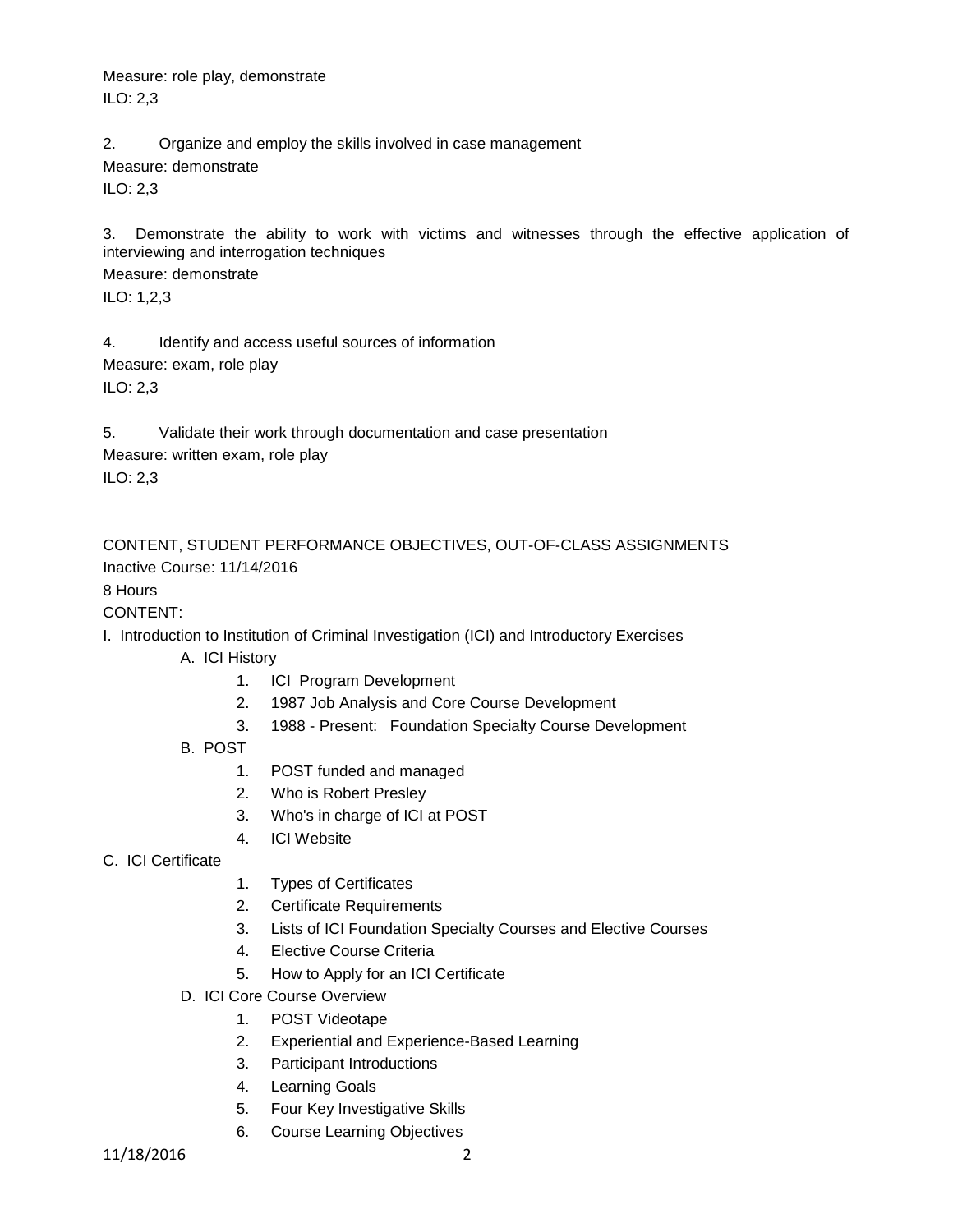- 7. Ground Rules
- 8. Course Content and Design
- 9. Daily Schedule
- E. Behavioral Styles
	- 1. Definition
	- F. Personal Profile Preview
		- 1. Complete and Score Survey
		- 2. Describe Four Styles
		- 3. Interpreting Your Score
- 4. Small Group Exercise
- 5. Identifying Another Person's Behavioral Style
- 6. Applications for Investigators
- G. Class Assignment
	- 1. Form Scenario Teams
- 2. Case Scenarios
	- 3. Written Assignments
- 4. Assignment Due Dates
	- 5. Evaluation of Written Assignments

STUDENT PERFORMANCE OBJECTIVES (SPO): Identify behavioral styles during personal profile review. OUT-OF-CLASS ASSIGNMENTS: written assignment - case study

24 Hours

CONTENT:

- II. Managing the Crime Scene
	- A. Purpose of Crime Scene Investigation
		- 1. Collecting evidence "Linkage Triangle"
		- 2. Reconstruction Limitations and Pitfalls
		- 3. Ordering of crime scene activities
- III. Recognizing, Identifying and Handling of Evidence
	- A. Shoe Prints
		- 1. Photography
- 2. Casting
- 3. Lifting
- 4. Electrostatic dust-print lifter
- 5. Elimination shoeprints
- B. Firearms Evidence
	- 1. Firearms related evidence
	- 2. Firearms evidence analyses
	- 3. Trajectories
	- C. Trace Evidence
		- 1. Hairs and fibers
		- 2. Glass
	- D. Biological Evidence
		- 1. DNA
		- 2. ALS/Blue Maxx/Sapphire light
	- E. Crime Scene Practicals
		- 1. Tool marks
		- 2. Presumptive test for blood

11/18/2016 3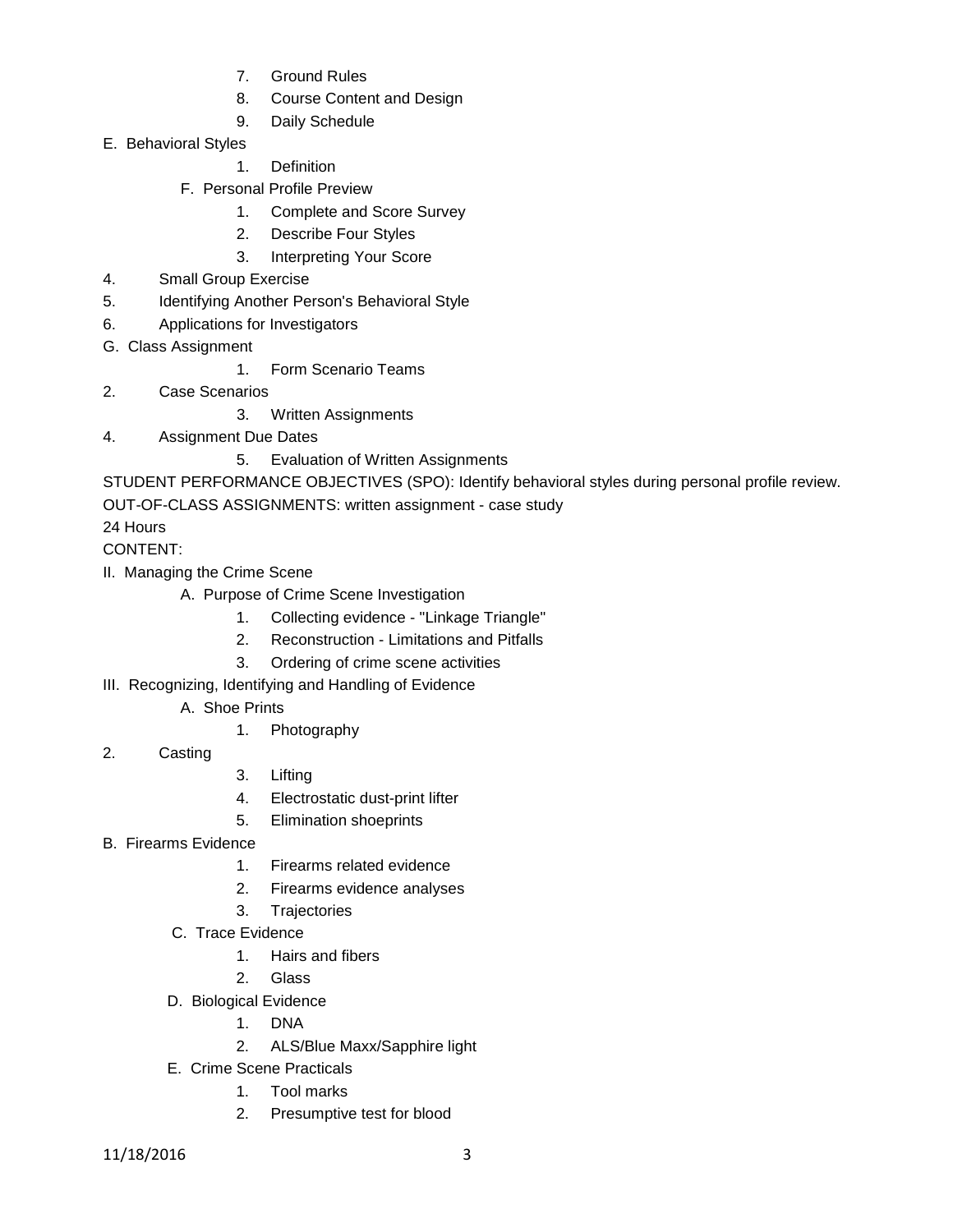- 3. DRUGFIRE/IBIS/NIBIN
- 4. Indented writing
- 5. Presumptive test for SAP
- F. Conclusion/Review ("Password" Game)
- IV. Government Technology Transfer Program
- A. History and Overview of The Aerospace Corporation
	- 1. Developed to support military space programs
- 2. Accessible by law enforcement through the National Law
- Enforcement and Corrections Technology Center Western Region
- 3. What The Aerospace Corporation Does
- B. Laboratory Capabilities Available to Law Enforcement
- 1. Local law enforcement labs vs. Aerospace
	- 2. Specimen identification
- 3. Is physical evidence consistent with a particular sequence of events?
	- 4. Lab methods
	- 5. Composition Analysis
	- C. Requesting Service
		- 1. Aerospace Goals
- V. Case Management and Problem Solving
	- A. What is case management?
		- 1. Types of caseloads
		- 2. Property crimes
		- 3. Domestic violence
		- 4. Major crimes
		- 5. Narcotics or proactive cases
	- B. What do we control
		- 1. Our time
		- 2. Some priorities
		- 3. Our style of investigation
		- 4. Quality of our investigations
	- C. What we cannot control
		- 1. Management priorities
		- 2. Victim/witness
		- 3. Flow of workload
	- D. How do we begin to investigate a case?
		- 1. Case management exercise

SPO: Students will develop case management skills and participate in case management exercises.

#### OUT-OF-CLASS ASSIGNMENTS: reading assignment

24 Hours

CONTENT:

- VI. Interview and Interrogation
	- A. Interrogation Law
		- 1. Pre-test
			- 2. Swearing in/Group instructions
			- 3. Scenarios presented and discussed
			- 4. Post-test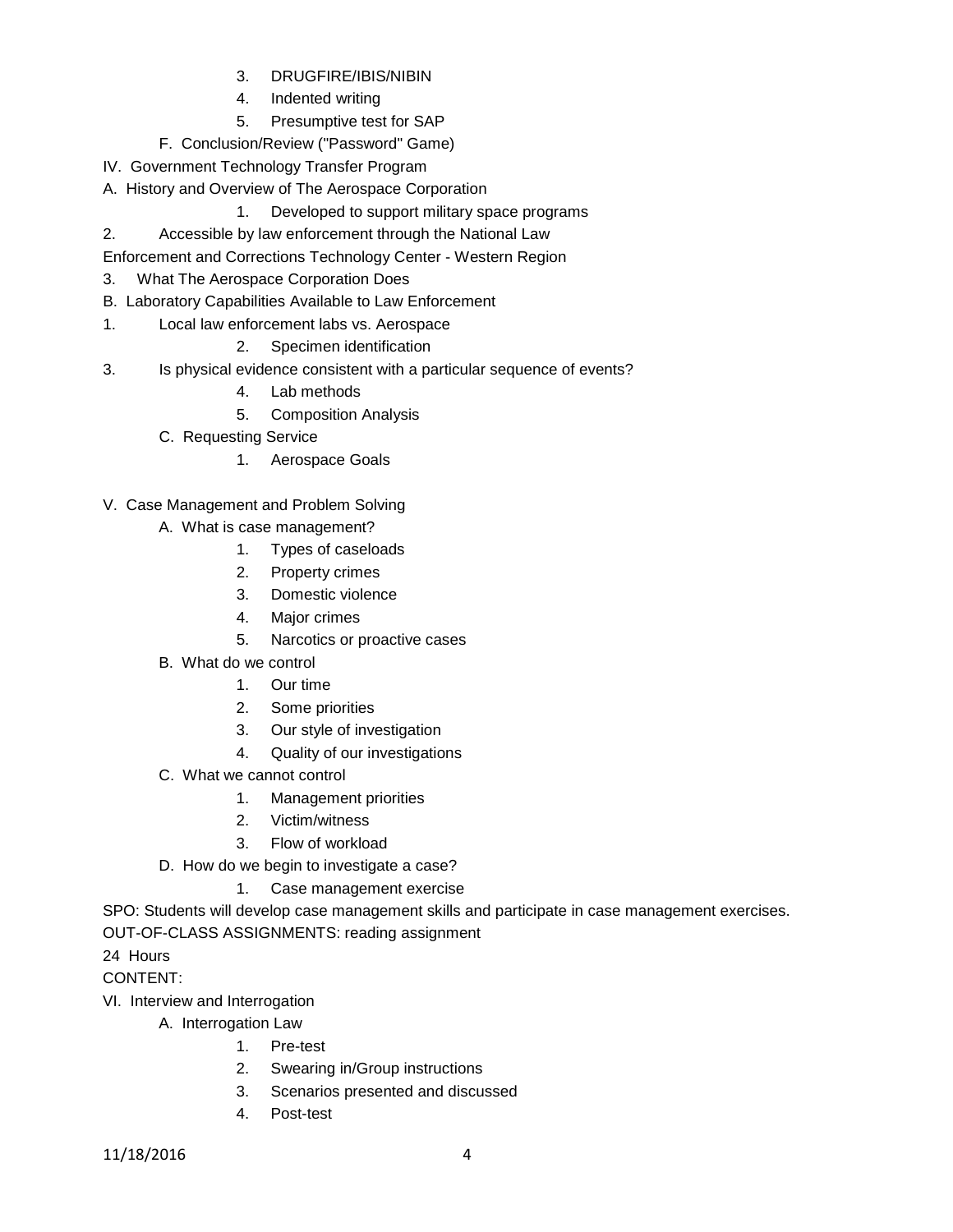5. Final questions and answers

# B. Interview and Interrogation Techniques

- 1. Definitions
- 2. Preparation
	- 3. Communication
	- 4. Observation Skills
	- C. Interview Types
		- 1. Free Format Interview
		- 2. Cognitive Interview
		- 3. Elimination Interview
	- D. Confrontational Interrogation
		- 1. Psychological Domination
		- 2. Confrontation Statement
		- 3. Handling Denials
		- 4. Transition
		- 5. Theme Development
		- 6. Overcoming Objections
		- 7. Negative Alternative Question
		- 8. Clarifying the Confession
		- 9. Post Confession Questionnaire (video demo)
	- E. Practical Exercises
		- 1. Evening Session Preparation
- 2. All day practicals
- VII. Search and Seizure Law Review; Search Warrant Preparation
- A. Benefits of Using Search Warrants: Why Bother?
- 1. Searches conducted by SW are presumed lawful
	- 2. Places burden of showing illegality on defense
- 3. Unlikely there will be an evidentiary hearing
- 4. Limits ways in which defense can attach search
	- B. Leon Good Faith Rule
- 1. Defined: Would a reasonably well-trained officer recognize that the warrant was defective?
- 2. Purpose: To avoid suppressing evidence due to technical defects of the defects
- 3. Leon only applies to search warrants
- 4. Leon does not apply if:
	- C. Protect Informants
- 1. Wording the affidavit to protect Confidential Informant's (CI) identity
- 2. People v. Hobbs: Sealing the Affidavit
	- D. Civil Liability Protection
- E. Writing the Search Warrant

# 1. Refer to standard form in CDAA Search Warrant Guide

- 2. Describe items to be seized
- F. Writing the Affidavit
- 1. Purpose: Fair probability items to be seized will be in place(s) to be searched.
	- 2. Hero statement
	- 3. Statement of Facts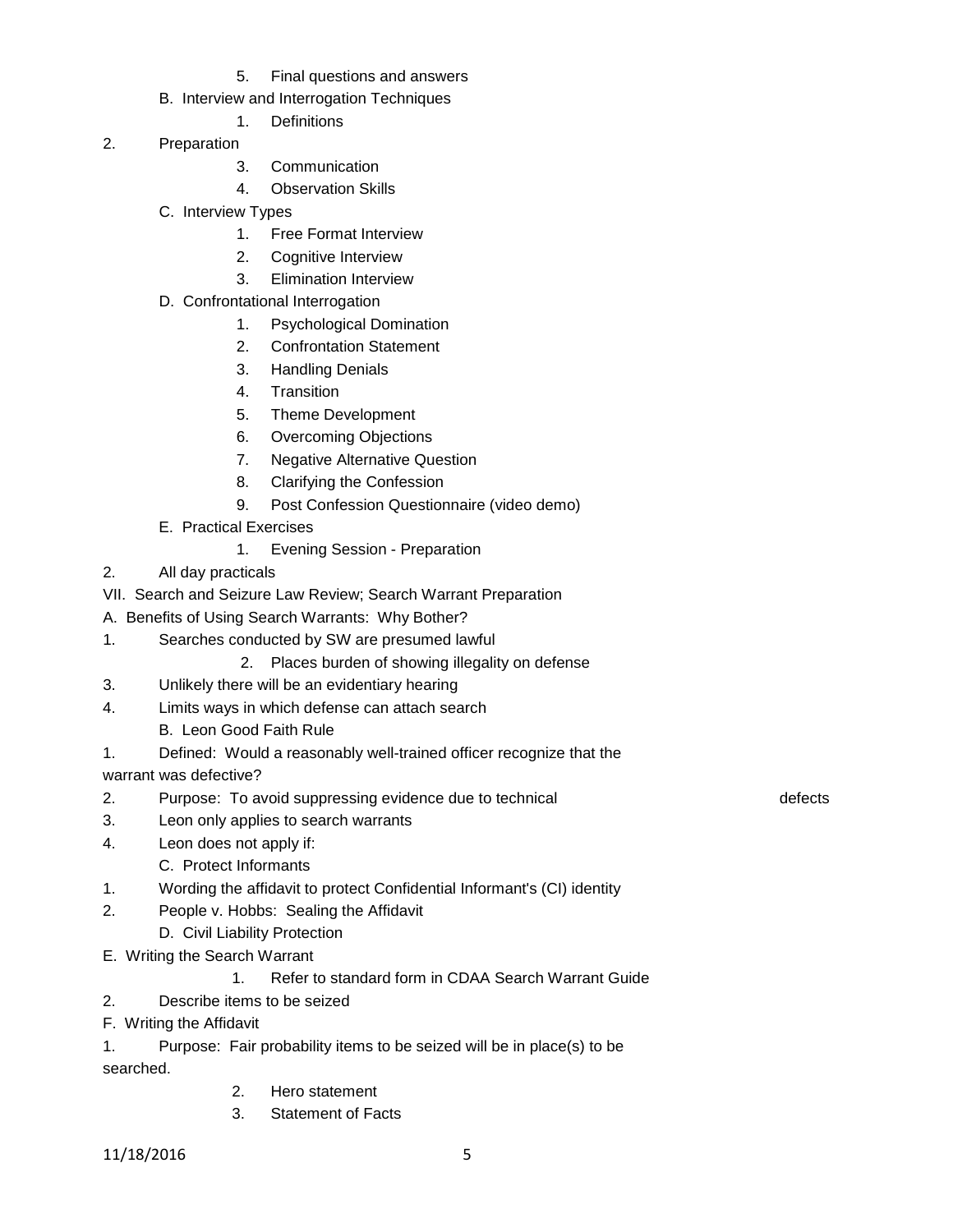- VIII. Surveillance Techniques
	- A. Surveillance As An Investigative Tool
	- B. Team Complement
	- C. Briefing Locations
		- 1. Travel time
		- 2. Proximity to location
		- 3. 24-hour surveillance
	- D. Briefing
		- 1. Operational Formats
		- 2. Photographs
		- 3. Background/Associates
		- 4. Criminal History
		- 5. Types of Surveillance
		- 6. Delegation of Responsibilities
	- E. Jurisdictional Notifications
		- 1. Requirement
		- 2. Courtesy
		- 3. Problems
	- F. Radio Communications
- G. Stationary Surveillance
	- 1. Vehicles used
	- 2. Placement
	- 3. Activities Monitored
	- 4. Fixed Locations
	- H. Mobile Surveillance
		- 1. Paralleling
		- 2. Rotation
		- 3. Transfers
	- I. Traffic Laws
		- 1. Unmarked vehicles
	- J. Freeway Surveillance
		- 1. On-ramps
		- 2. Off-ramps
	- K. Night Surveillance
	- L. Foot Surveillance
	- M. Helicopter Surveillances
		- 1. Radio communication
		- 2. Noise
		- 3. Fuel consumption
	- N. Getting Burned By Suspect
		- 1. Erratic Driving
	- O. Equipment
		- 1. Binoculars
		- 2. Bird-dog
		- 3. Photographic equipment
- 4. Raid jacket/vest
- 11/18/2016 6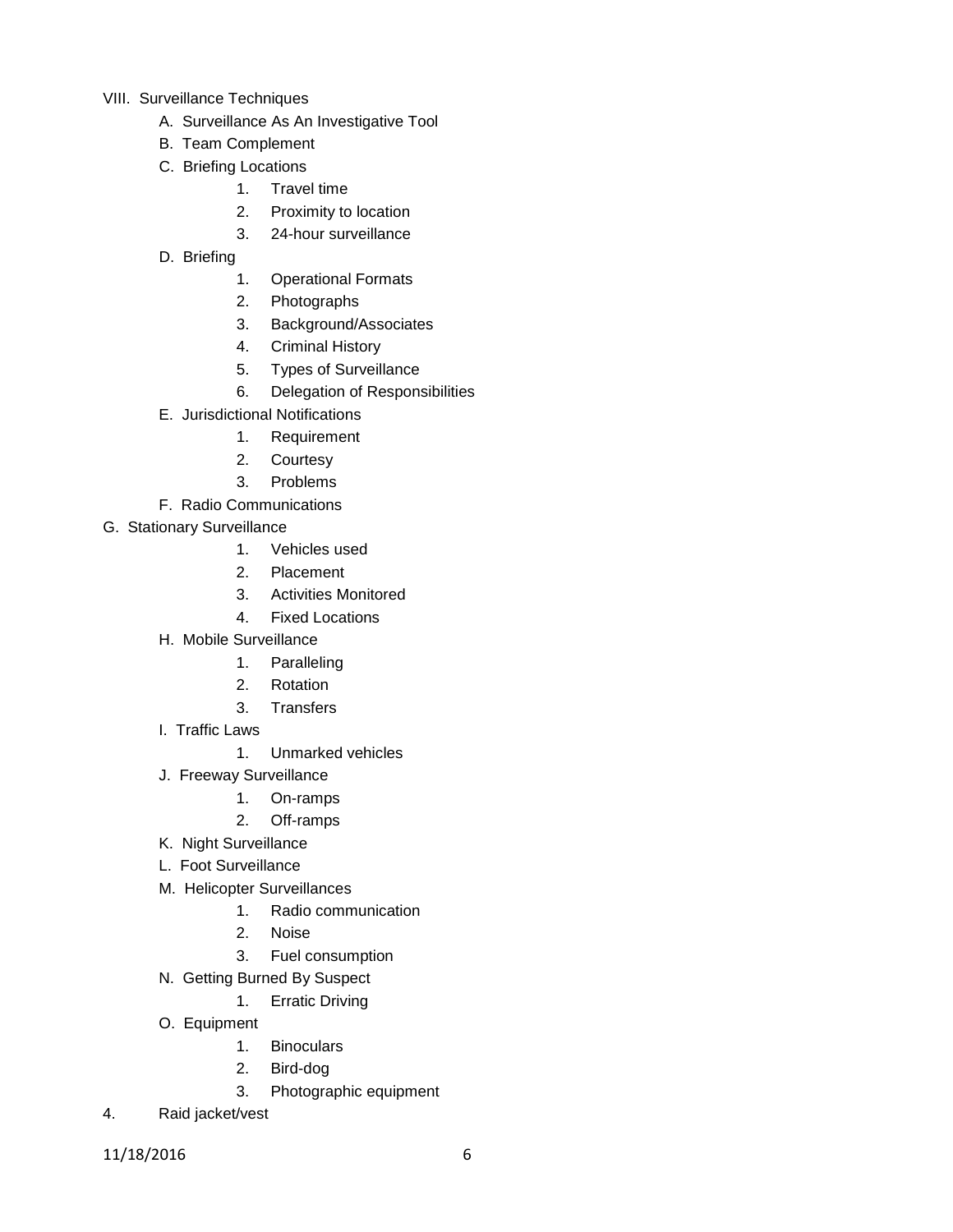- 5. Weapons
- P. Attire
	- Q. Practical Surveillance Exercise
		- 1. Vehicle
		- 2. Foot
- IX. Working With Victims and Witnesses
- A. Learning Goals
	- B. Video: Police Officer As Victim
- C. Emotions that investigators face day-to-day
	- 1. What they are
	- 2. How to deal with them
	- D. Long-term effects of dealing with emotionally charged victims
		- 1. Stress and burnout
		- 2. Getting help
	- E. Treating victims as you would want to be treated.
- 1. Communicating
- 2. What to say to victims
	- 3. What NOT to say to victims
- X. Managing Informants
	- A. Who Are Informants
		- 1. Citizens who identify themselves
		- 2. Anonymous citizens
		- 3. Law enforcement
		- 4. Criminals
	- B. Use of Informants Determined By:
		- 1. Department Policy
		- 2. Supervisors
		- 3. Prosecutors
		- 4. Judges
	- C. Informant's Motives
		- 1. Good Citizen
		- 2. Wanna-Be's
		- 3. Fear of Jail
		- 4. Money
		- 5. Revenge
		- 6. Spies
		- 7. Eliminate Competition
	- D. Pitfalls and Problems, Contracts and Packages
		- 1. Debrief the Informant
		- 2. Consider all the pitfalls and problems before you get started
		- 3. Informant Contracts
		- 4. Informant Package
	- E. Using the Informant
		- 1. Get started as soon as possible
- 2. Avoid creating a defense for the informant in his/her criminal

activities

3. Tell the informant everything you want him/her to do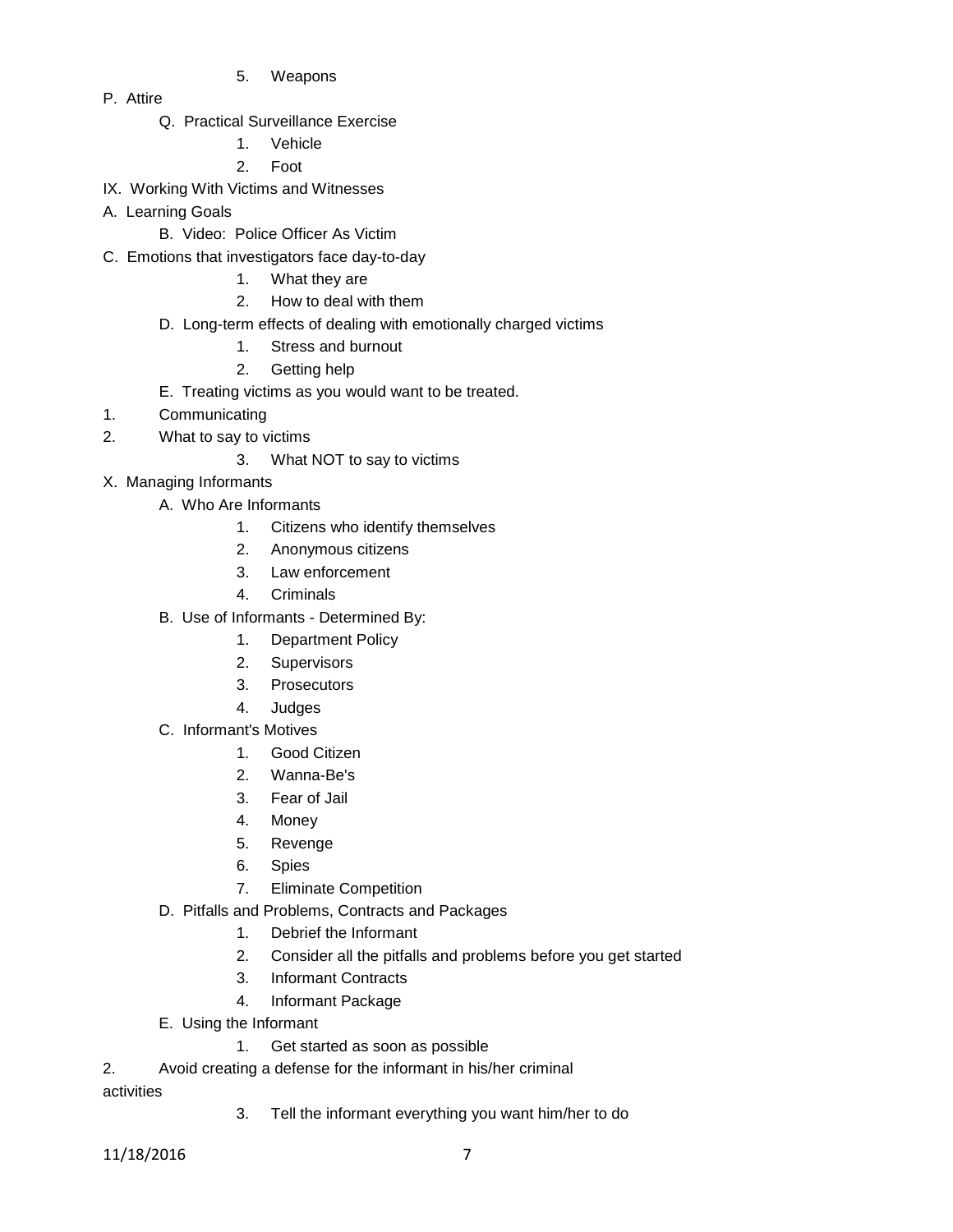- 4. Make the informant earn his/her keep
- F. Maintain a Professional Relationship with the Informant
	- 1. Meet the informant with another officer
	- 2. Document all payments
	- 3. Avoid off-duty contacts
	- 4. Remember, the informant will "do" you in a heartbeat
- G. Case Law
- H. Factors Most Likely to Determine if an Informant Will Testify
- I. Avoid Making the Informant A Better Crook
	- 1. Use same officers to meet the informant
	- 2. Use the same cars
	- 3. Use the same wire
	- 4. Don't teach informant about your specialized equipment
	- 5. Don't teach the informant case law
	- 6. Don't let the informant in your office
	- 7. Don't discuss other cases, other informants
- J. Civil Liabilities and Use of Informants
	- 1. Labor codes
	- 2. Civil codes
	- 3. Hobbs Search Warrants: Sealing Affidavits
- XI. Sources of Information Using the Internet
	- A. What can we use the internet for?
		- 1. People
		- 2. Places
		- 3. Things
		- 4. Events
		- B. People
- 1. Individuals
- 2. Groups
- C. Places
- 1. Country
- 2. County
- 3. City
- 4. building
- 5. house
- D. Things
- 1. Animal
- 2. Mineral
- 3. Vegetable
- E. Events
- 1. Newspapers
- 2. News Groups
- 3. E-mail
- 4. Phone call logs
- 5. Travel
- 6. Credit reports
- 7. Public records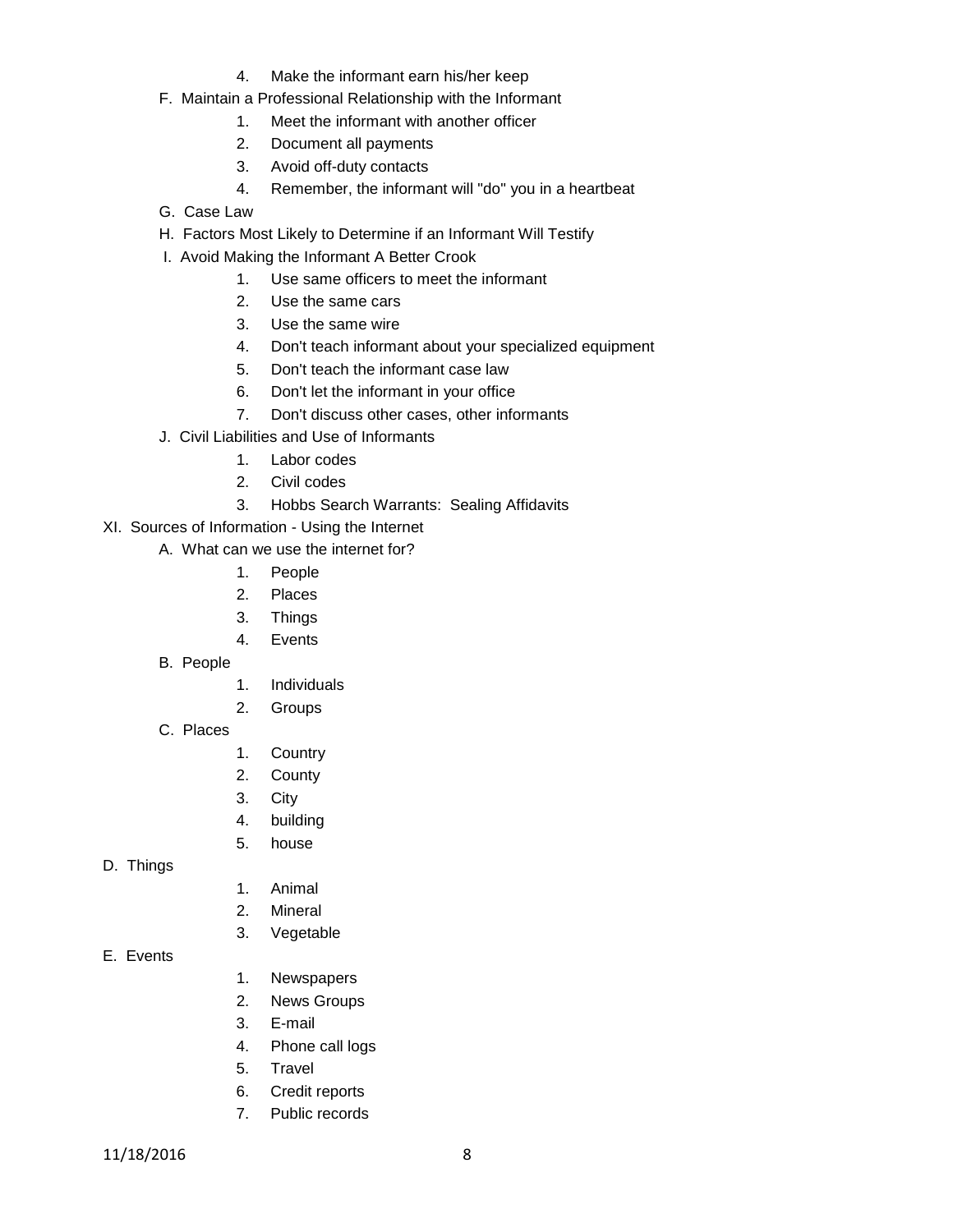- F. What is the internet?
	- 1. Search Engines
	- 2. Directories
	- 3. Host-based software
	- 4. Private/public databases
- G. Finding . . .
- 1. People
- 2. Places
- 3. Things
- 4. Events
- H. Tools Needed
- 1. Copernic
- 2. WEB Browser
- 3. WEB Access
- I. Recommended Bookmarks
	- 1. Techcrime.com
	- 2. Dmares.com
	- 3. Mykeytech.com
	- 4. Freeality.com
- XII. Case Preparation and Courtroom Testimony
	- A. Pre-filing considerations
		- 1. Burden of Proof
		- 2. Types of Evidence
		- 3. Arrest vs. Warrant Request
		- 4. Show Ups, Photo and Live Line Ups
		- 5. Demonstrative Evidence
- B. Contact with the DA
	- 1. Vertical vs. horizontal prosecution
	- 2. Indictment vs. complaint
	- 3. Complaint paper flow
	- 4. Problem/Complex Cases
	- 5. Pre-filing Checklist
- C. Submitting the Case to the District Attorney
	- 1. Additional Investigation Required
	- 2. Why Cases Are Rejected?
- D. How to Work with Prosecutors
	- 1. Preliminary examination
	- 2. Review case with trial prosecutor
	- 3. Coordinate with district attorney investigators
	- 4. Work with prosecutors as requested
	- 5. Maintain contact with trial prosecutor
	- 6. Friend or Foe?
	- E. Courtroom Testimony
		- 1. What Hearing?
		- 2. Preparation
		- 3. Perception
		- 4. Performance

11/18/2016 9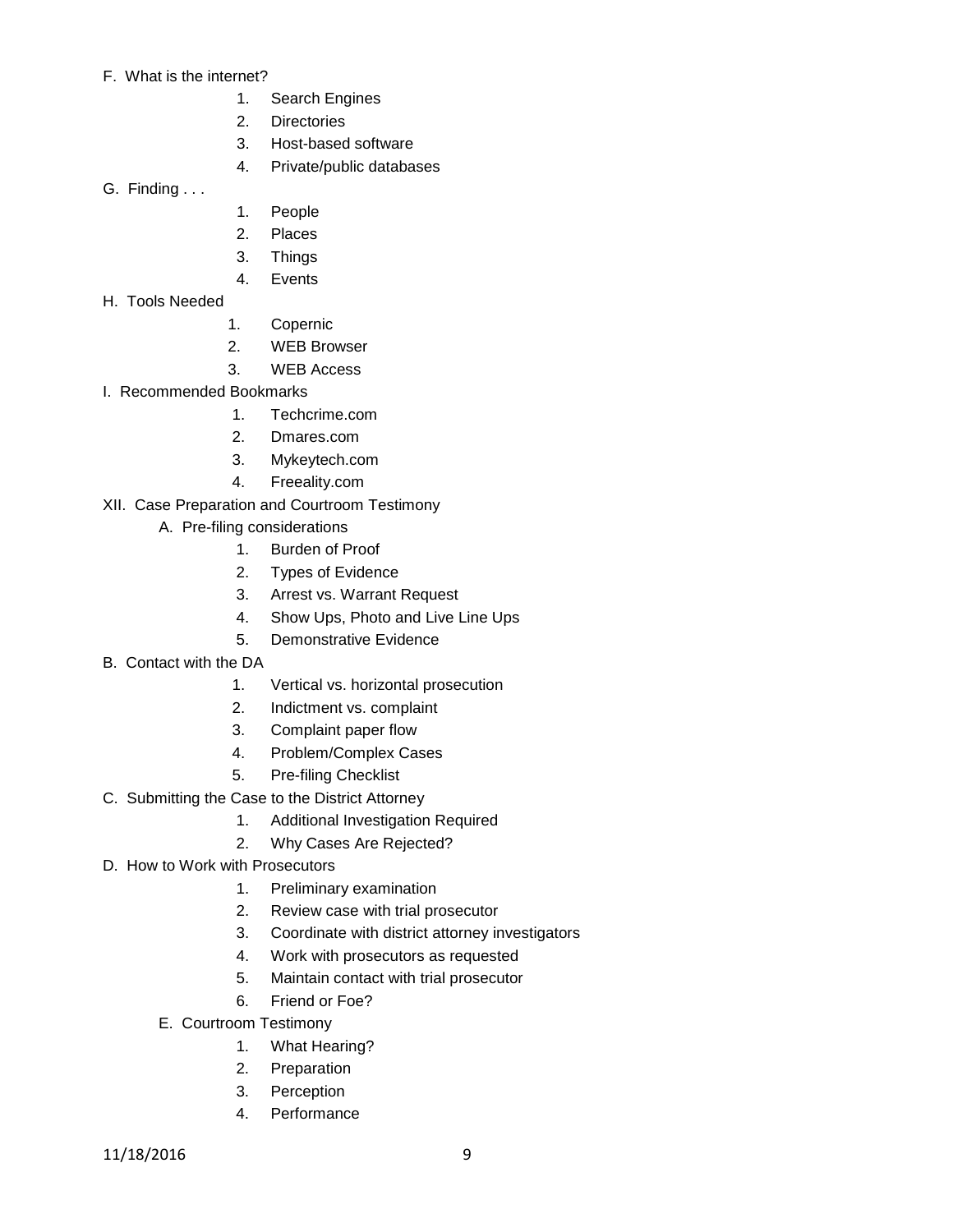# 5. Special concerns

SPO: Organize and employ the skills involved during surveillance exercises.

OUT-OF-CLASS ASSIGNMENTS: reading assignment - case study

24 Hours

# CONTENT:

- XIII. Media Relations
- A. Access Guideline
- 1. PC409.5
- 2. Guidelines for Access at Police Incidents
- 3. Media Access at Incidents
- B. Guidelines for Release of Information
	- 1. What Information Has To Be Made Public
	- 2. Confidentiality of Victim/Witness Information
	- 3. California Public Records Ace
	- 4. California Shield Law
- C. Preparing A Press Release
	- 1. News Release
	- 2. Press Release
- D. Conducting a Successful Press Conference
	- 1. Location
	- 2. Who Speaks
	- 3. Visual Displays
- E. Media Investigative Aids
	- 1. America's Most Wanted
	- 2. Unsolved Mysteries
	- 3. Other Local Programs
- F. Communications in a Crisis
- 1. Fundamental Media Concerns
- 2. Three Principles to Survive a Communications Crises
- G. Interview Techniques
- 1. Rights of the Television Interviewee
	- 2. Do's and Don'ts of Media Interviews
	- 3. Situations to Avoid
	- 4. Preparing for the Interview
- H. Practical Exercise
	- 1. Press Release
	- 2. News Conference
- I. Summary Points to Remember
- XIV. Course Closing
	- A. Student Course Evaluations
	- B. Turn in Scenario Information
	- C. Course Completion Certificates
	- D. Closing Remarks
- IX. Working With Victims and Witnesses
- A. Introduction -- Why Have This Class?
	- B. Your Role as an Investigator
	- C. Victims' Rights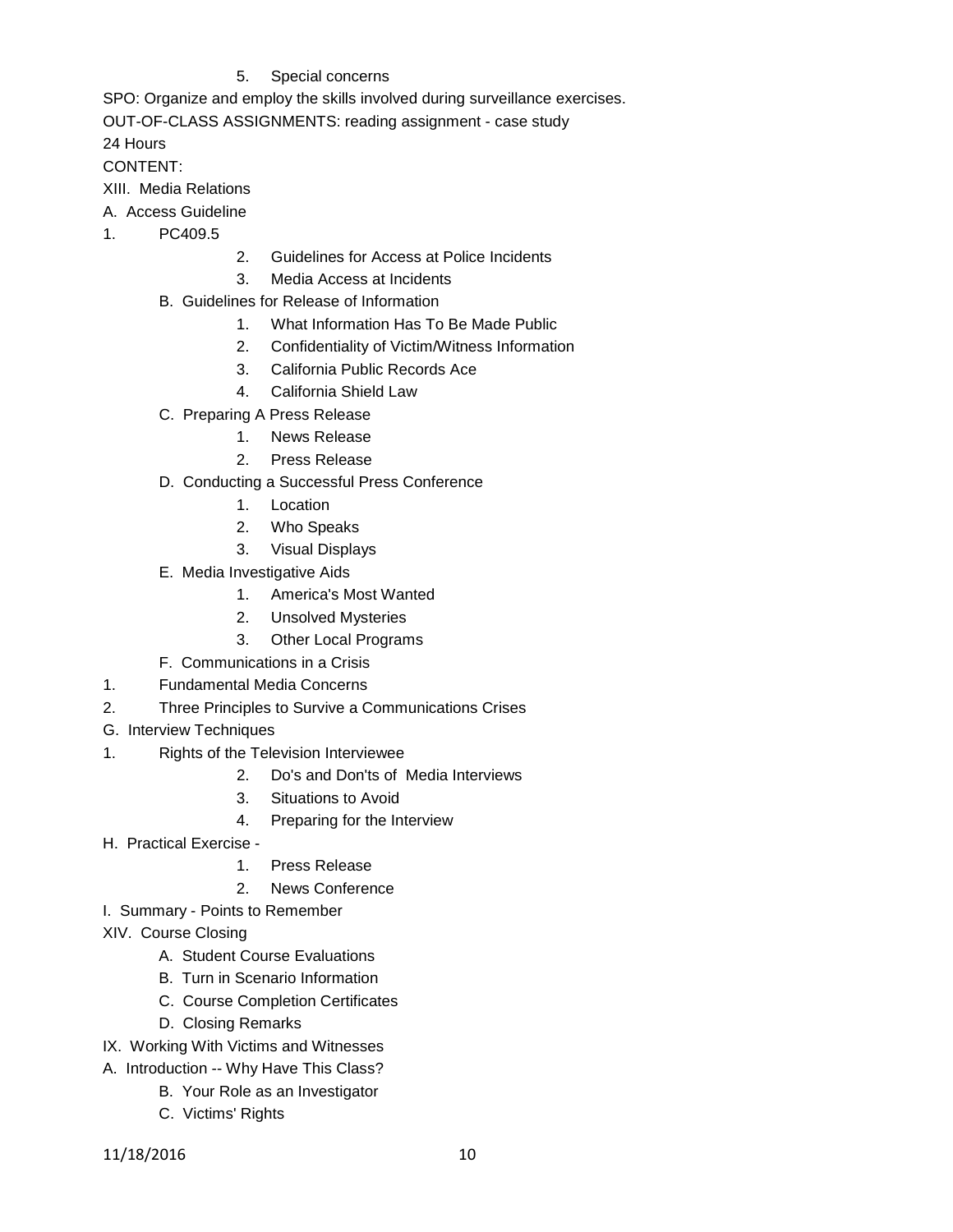- 1. Moral/ethical
- 2. Constitutional/statutory
- D. Expectations
- 1. Your expectations of victims/witnesses
- 2. Their expectations of you
- E. Communicating
- 1. What to say to victims
	- 2. What NOT to say to victims
- F. Victim Compensation Program
	- 1. Description
		- 2. Who is eligible
- G. Witness Protection Program
	- 1. Description
	- 2. Who is eligible
- H. Guest Speaker (Victim)
	- 1. Description of his/her experience
	- 2. What investigators did that helped
	- 3. Problems
	- 4. Follow-up

SPO: Compose and deliver to the class a comprehensive news conference report and a news release that will be a class exercise.

OUT-OF-CLASS ASSIGNMENTS: Prepare a press release and a new conference report that will be given at a class exercise

# **METHODS OF INSTRUCTION:**

Lecture, discussion and demonstration will serve as

the medium of instruction. Regular assignments will be made for out-of-class study and research. Quizzes and a final exam as well as individual guidance will be provided as required.

# **METHODS OF EVALUATION:**

CATEGORY 1 - The types of writing assignments required: Percent range of total grade: 25 % to 35 % Written Homework Reading Reports Other: Press release and news conference oral report

CATEGORY 2 -The problem-solving assignments required: Percent range of total grade: 20 % to 30 % Homework Problems Quizzes

CATEGORY 3 -The types of skill demonstrations required: Percent range of total grade: 15 % to 30 % Class Performance/s Performance Exams